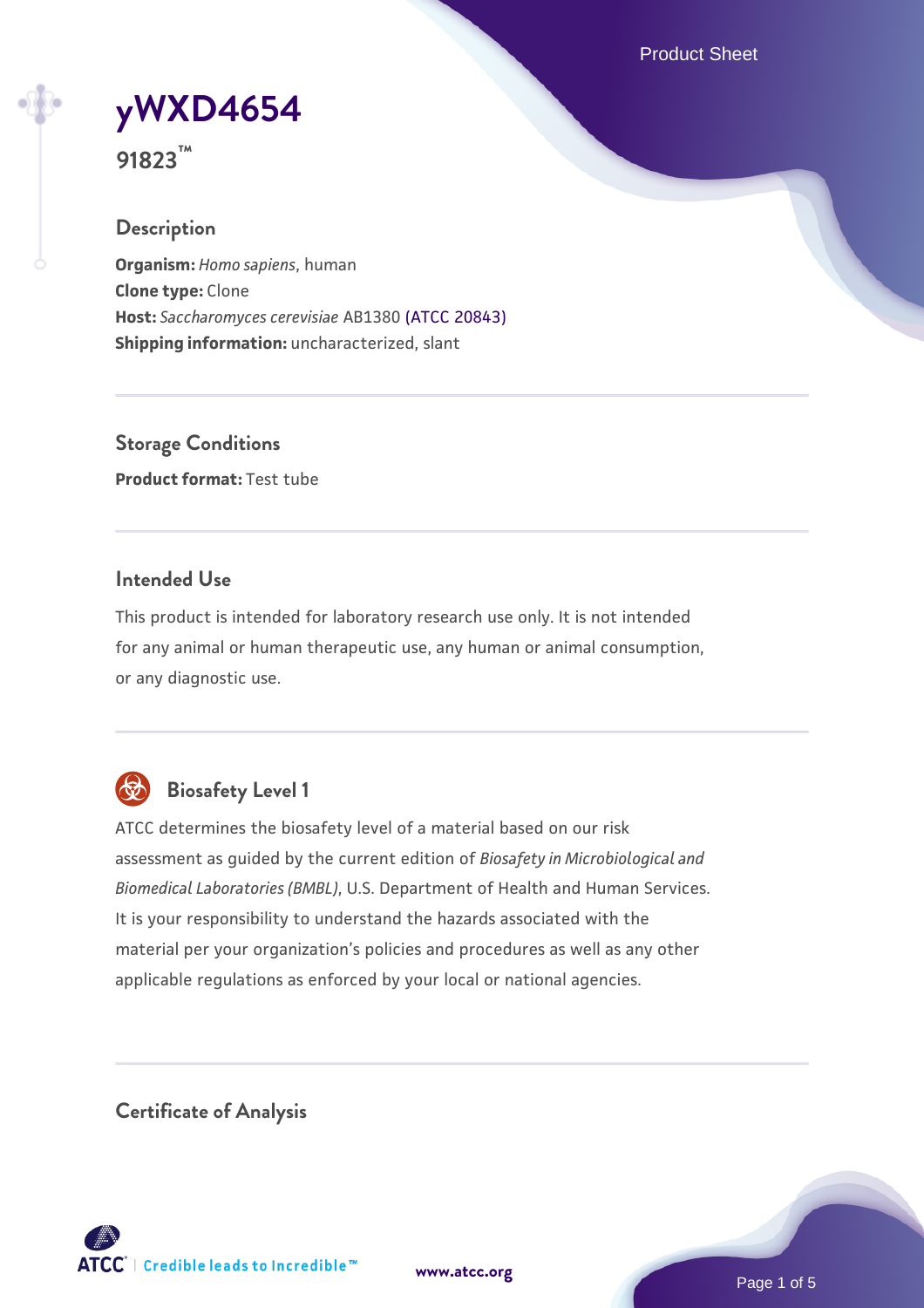## **[yWXD4654](https://www.atcc.org/products/91823)** Product Sheet **91823**

For batch-specific test results, refer to the applicable certificate of analysis that can be found at www.atcc.org.

## **Insert Information**

**Type of DNA:** genomic **Genome:** Homo sapiens **Chromosome:** X X pter-q27.3 **Gene name:** DNA Segment, single copy **Gene product:** DNA Segment, single copy [DXS3623] **Gene symbol:** DXS3623 **Contains complete coding sequence:** Unknown **Insert end:** EcoRI

#### **Vector Information**

**Construct size (kb):** 270.0 **Intact vector size:** 11.454 **Vector name:** pYAC4 **Type of vector:** YAC **Host range:** *Saccharomyces cerevisiae*; *Escherichia coli* **Vector information:** other: telomere, 3548-4235 other: telomere, 6012-6699 Cross references: DNA Seq. Acc.: U01086 **Cloning sites:** EcoRI **Markers:** SUP4; HIS3; ampR; URA3; TRP1 **Replicon:** pMB1, 7186-7186; ARS1, 9632-10376

# **Growth Conditions**

**Medium:** 



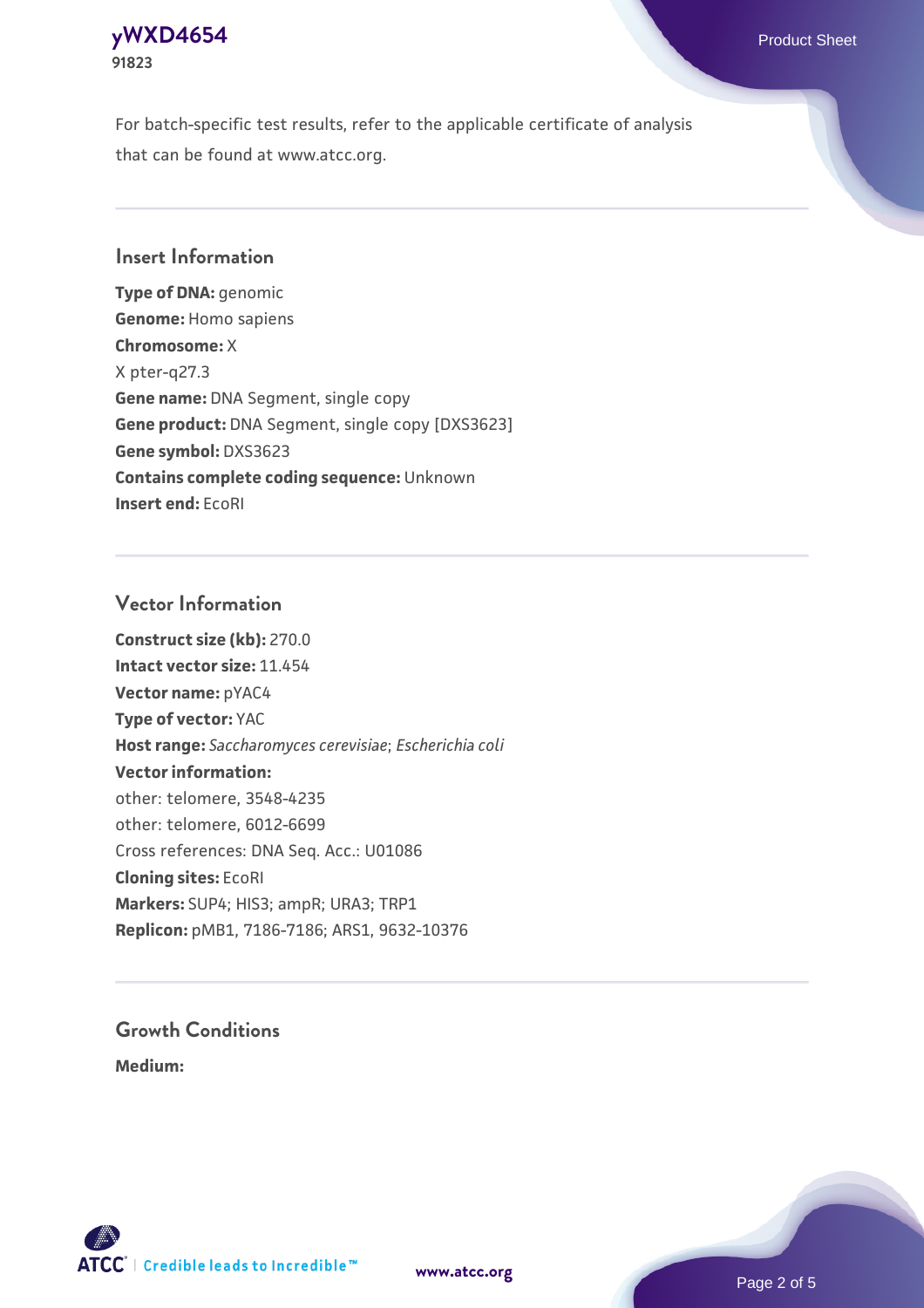#### **[yWXD4654](https://www.atcc.org/products/91823)** Product Sheet **91823**

[ATCC Medium 1245: YEPD](https://www.atcc.org/-/media/product-assets/documents/microbial-media-formulations/1/2/4/5/atcc-medium-1245.pdf?rev=705ca55d1b6f490a808a965d5c072196) **Temperature:** 30°C

#### **Notes**

More information may be available from ATCC (http://www.atcc.org or 703- 365-2620).

## **Material Citation**

If use of this material results in a scientific publication, please cite the material in the following manner: yWXD4654 (ATCC 91823)

## **References**

References and other information relating to this material are available at www.atcc.org.

## **Warranty**

The product is provided 'AS IS' and the viability of ATCC® products is warranted for 30 days from the date of shipment, provided that the customer has stored and handled the product according to the information included on the product information sheet, website, and Certificate of Analysis. For living cultures, ATCC lists the media formulation and reagents that have been found to be effective for the product. While other unspecified media and reagents may also produce satisfactory results, a change in the ATCC and/or depositor-recommended protocols may affect the recovery, growth, and/or function of the product. If an alternative medium formulation or reagent is used, the ATCC warranty for viability is no longer



**[www.atcc.org](http://www.atcc.org)**

Page 3 of 5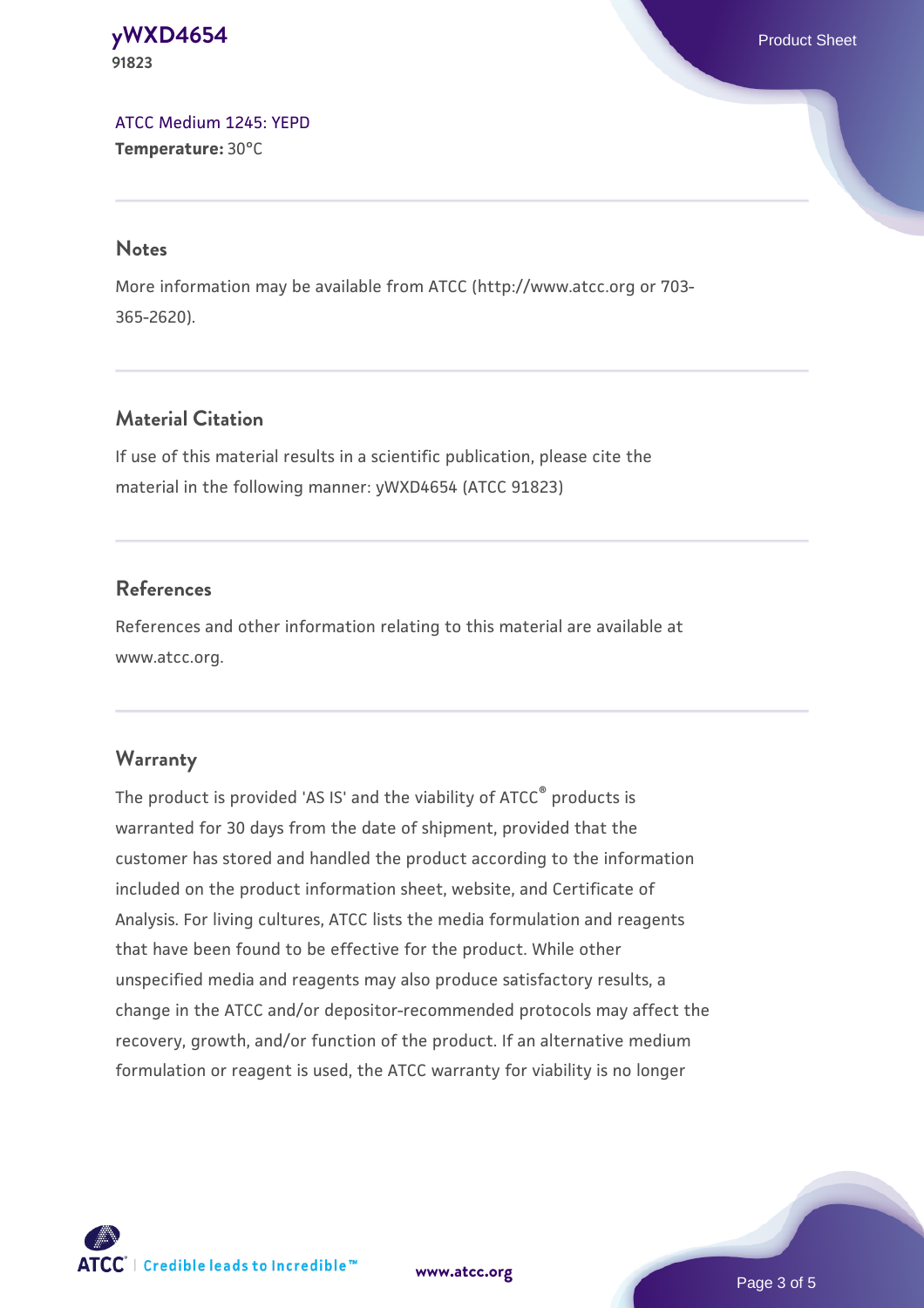**[yWXD4654](https://www.atcc.org/products/91823)** Product Sheet **91823**

valid. Except as expressly set forth herein, no other warranties of any kind are provided, express or implied, including, but not limited to, any implied warranties of merchantability, fitness for a particular purpose, manufacture according to cGMP standards, typicality, safety, accuracy, and/or noninfringement.

#### **Disclaimers**

This product is intended for laboratory research use only. It is not intended for any animal or human therapeutic use, any human or animal consumption, or any diagnostic use. Any proposed commercial use is prohibited without a license from ATCC.

While ATCC uses reasonable efforts to include accurate and up-to-date information on this product sheet, ATCC makes no warranties or representations as to its accuracy. Citations from scientific literature and patents are provided for informational purposes only. ATCC does not warrant that such information has been confirmed to be accurate or complete and the customer bears the sole responsibility of confirming the accuracy and completeness of any such information.

This product is sent on the condition that the customer is responsible for and assumes all risk and responsibility in connection with the receipt, handling, storage, disposal, and use of the ATCC product including without limitation taking all appropriate safety and handling precautions to minimize health or environmental risk. As a condition of receiving the material, the customer agrees that any activity undertaken with the ATCC product and any progeny or modifications will be conducted in compliance with all applicable laws, regulations, and guidelines. This product is provided 'AS IS' with no representations or warranties whatsoever except as expressly set forth herein and in no event shall ATCC, its parents, subsidiaries, directors, officers, agents, employees, assigns, successors, and affiliates be liable for indirect, special, incidental, or consequential damages of any kind in connection with or arising out of the customer's use of the product. While reasonable effort is made to ensure authenticity and reliability of materials on deposit, ATCC is not liable for damages arising from the misidentification or



**[www.atcc.org](http://www.atcc.org)**

Page 4 of 5